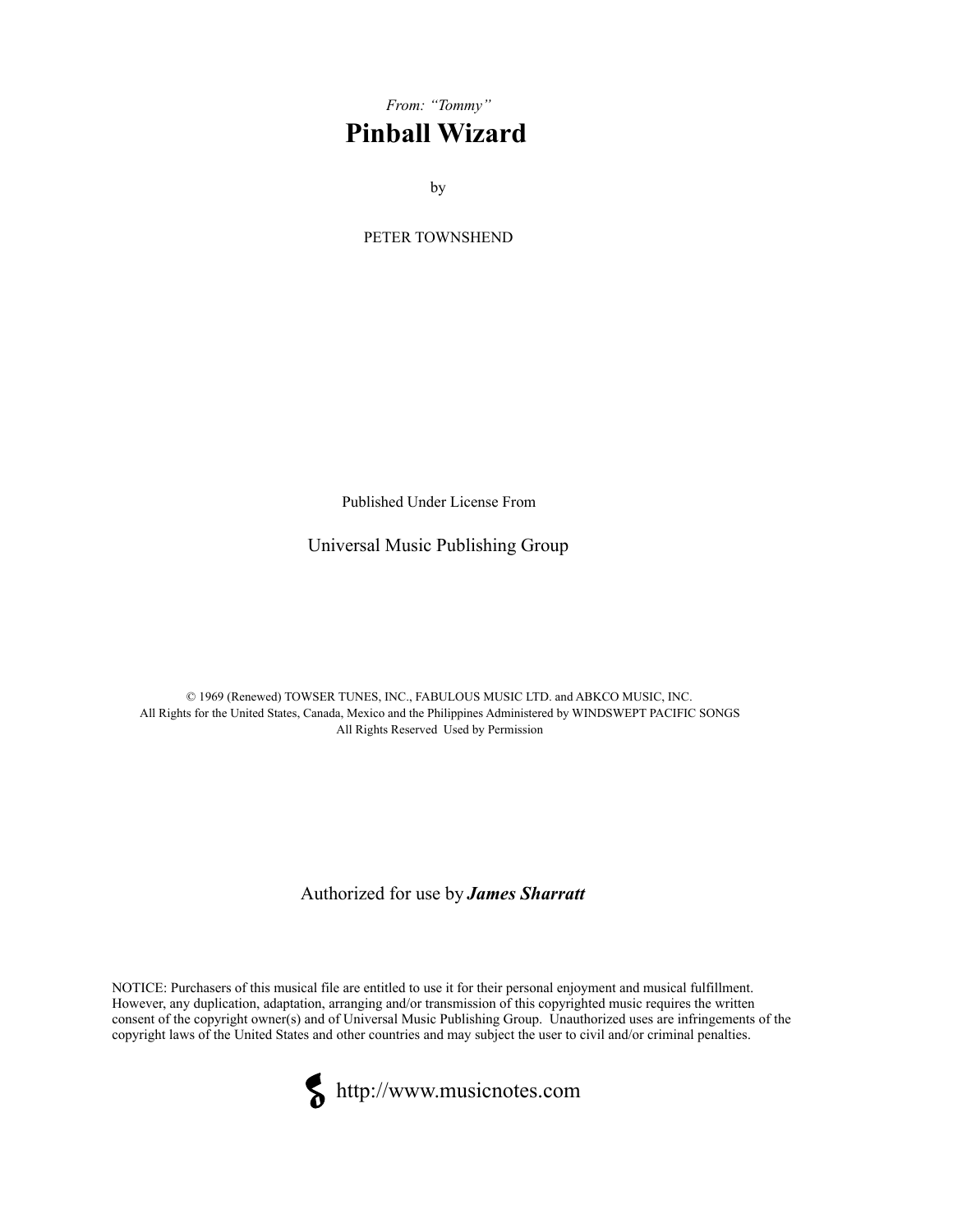## **PINBALL WIZARD**

Words and Music by PETER TOWNSHEND



© 1969 (Renewed) TOWSER TUNES, INC., FABULOUS MUSIC LTD. and ABKCO MUSIC, INC.<br>All Rights for the United States, Canada, Mexico and the Philippines Administered by WINDSWEPTPACIFIC SONGS<br>All Rights Reserved Used by Permiss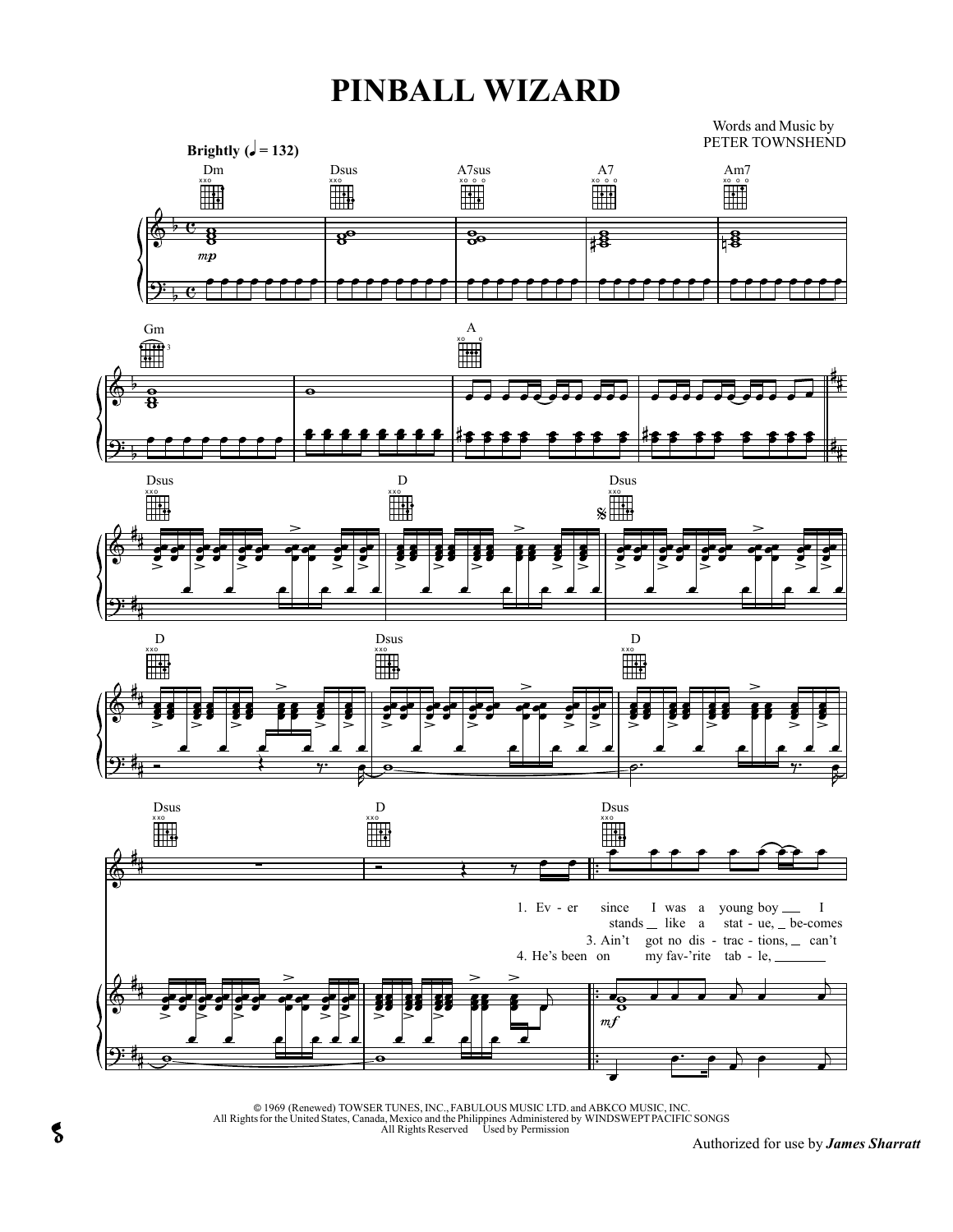